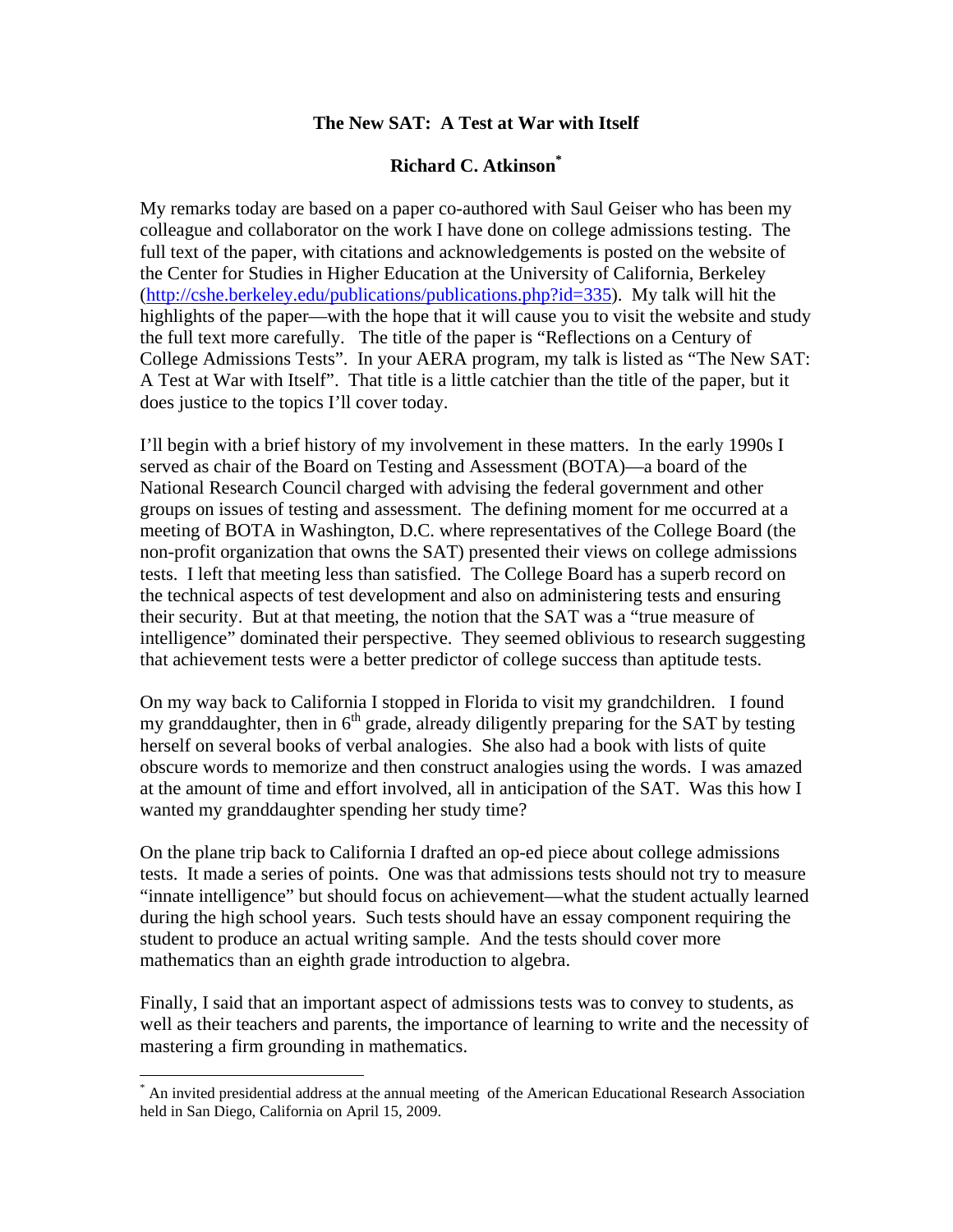When I was asked to give the keynote address at the annual meeting of the American Council of Education (ACE) in February 2001, I decided to use the op-ed draft as the basis for the speech. I won't go into the details of the ACE speech. In a nutshell, I said that I intended to recommend to the University of California (UC) faculty that we cease using the SAT and instead rely on appropriate achievement tests. The speech attracted a great deal of public attention.

The time bomb in the ACE speech was a reference to a UC study that was released a few months later. For some years, UC had required the SAT and three SAT Subject Tests (writing, mathematics and a third of the student's choice) in the admissions process. The SAT Subject Tests are achievement tests offered in about 20 areas such as Physics, Chemistry, U.S. History and Literature. By the time I gave my ACE speech, we had four years of data on all freshmen admitted and subsequently enrolled at a UC campus. We had approximately 80,000 student protocols. A protocol included the student's high school grades, SAT scores (verbal and quantitative), three SAT Subject Test scores, family income, family educational background, the quality of the student's high school, race/ethnicity, and several other variables. And, of course, the protocol included the grade record of the student in her or his freshman year at a UC campus.

In brief, the study shows that the SAT Subject Tests were a better predictor of college grades than the SAT. The combination of high school grades and the three SAT Subject Tests accounted for 22.2% of the variance in first-year college grades. When the SAT was added, the explained variance increases from 22.2% to 22.3%, a trivial increment.

The data indicate that the predictive validity of the SAT Subject Tests are less affected by differences in socioeconomic background than is the SAT. After controlling for family income and parents' education, the predictive power of the SAT Subject Tests are undiminished, whereas the relationship between SAT scores and UC grades virtually disappears.

The UC data yield another important result. Of the five admissions tests—the verbal and quantitative sections of the SAT and the three SAT Subject Tests—the best single predictor of student performance was the writing test. Given the importance of writing at the college level, it is not surprising that a test of actual writing skills correlates strongly with college grades.

Once the results of our study were fully understood, the College Board decided to replace the SAT with what I'll call the New SAT. As will be clear later, I believe the New SAT is a significant improvement over the old test, but it still falls short in important respects.

### **Putting tests in perspective: Primacy of the high-school record**

A first order of business is to put admissions tests in proper perspective: High-school grades are the best predictor of a student's readiness for college. Standardized admissions tests should be used, but primarily as a supplement to the high-school record.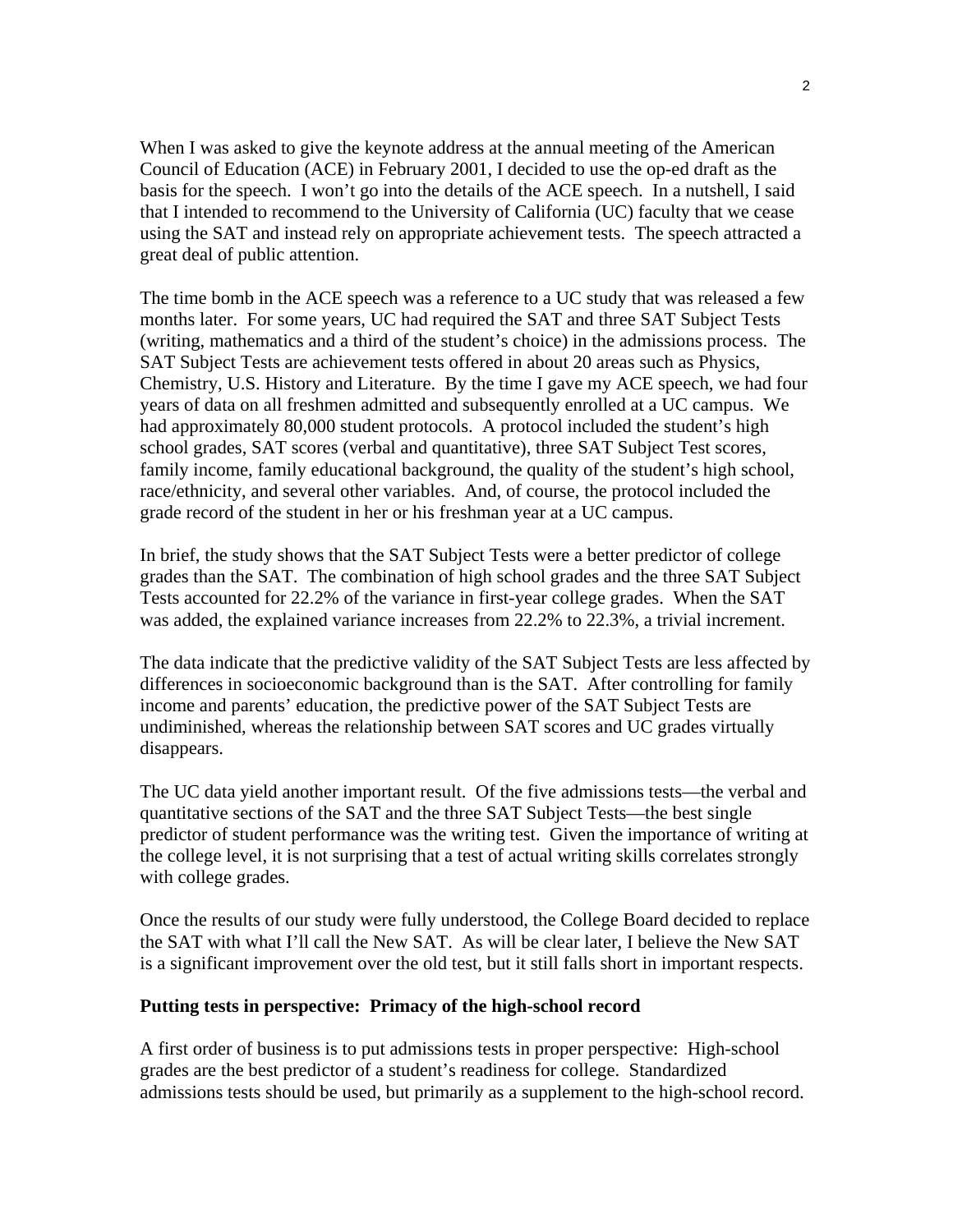High-school grades are sometimes viewed as less reliable than standardized tests because grading standards differ across schools. This is undeniably true, nevertheless, grades still outperform standardized tests in predicting college outcomes. This finding has been confirmed in hundreds of "predictive-validity" studies conducted over the years (see Morgan, 1989, and Burton and Ramist, 2001, for useful summaries of studies conducted since 1976).

In fact, traditional validity studies tend to underestimate the true value of the high-school record. Validity studies conducted by the testing agencies usually rely on simple correlations. At most they report multiple correlations involving only two or three variables as, for example, when they examine the joint effect of SAT scores and highschool grades in predicting grades in college (see, e.g., Kobrin, et al., 2008). But correlations of this kind can be misleading, since they mask the contribution of factors such as socioeconomic status (SES). Family income and parents' education are correlated both with SAT scores and with college outcomes, so that much of the apparent predictive power of the SAT actually reflects the "proxy" effects of socioeconomic status. Princeton economist Jesse Rothstein conservatively estimates that traditional validity studies that omit socioeconomic variables overstate the predictive power of the SAT by 150 percent (Rothstein, 2004). High-school grades, on the other hand, are less closely associated with students' socioeconomic background and so retain their predictive power even when controls for socioeconomic status are introduced (Geiser with Studley, 2002; Geiser and Santelices,  $2007$ ).<sup>1</sup>

Why high-school grades have so great a predictive advantage over standardized admissions tests is not fully understood. Whatever the precise reasons, any discussion of standardized admissions tests should begin by acknowledging that a student's high school record is the best indicator of how they are likely to perform in college.

### **Testing for ability: The saga of the SAT**

 $\overline{a}$ 

The "Scholastic Aptitude Test" made its appearance in 1926 as an alternative to the original "College Boards" which were first used in 1901. Whereas the original College Boards were written curriculum-based examinations, the SAT promised something

<sup>&</sup>lt;sup>1</sup> In a recent study sponsored by the College Board, Paul Sackett and his colleagues have defended the SAT, asserting that its predictive power is not substantially diminished when controls for socioeconomic status (SES) are introduced (Sackett, et al., 2009). Sackett's study, however, examined only the overall, bivariate correlation between SAT scores and college outcomes (first-year college grades) and failed to consider the independent contribution of high-school grades (HSGPA) to the prediction. In real-world admissions, the key question is what SAT scores uniquely add to the prediction of college outcomes, beyond what is already provided by a student's HSGPA. Sackett's study is uninformative on that question. Looking at the unique portion of the variance in SAT scores – the portion *not* shared with HSGPA – studies using more fully specified regression models have found that the predictive power of the SAT is decisively diminished when controls for SES are introduced. SES has much less of an effect on HSGPA and the variance that SAT scores share with HSGPA (Geiser with Studley, 2002; Rothstein, 2004). Thus, there is no actual conflict between Sackett's study and others that show that the "value added" by the SAT is heavily conditioned by SES, as Sackett has acknowledged in a personal communication.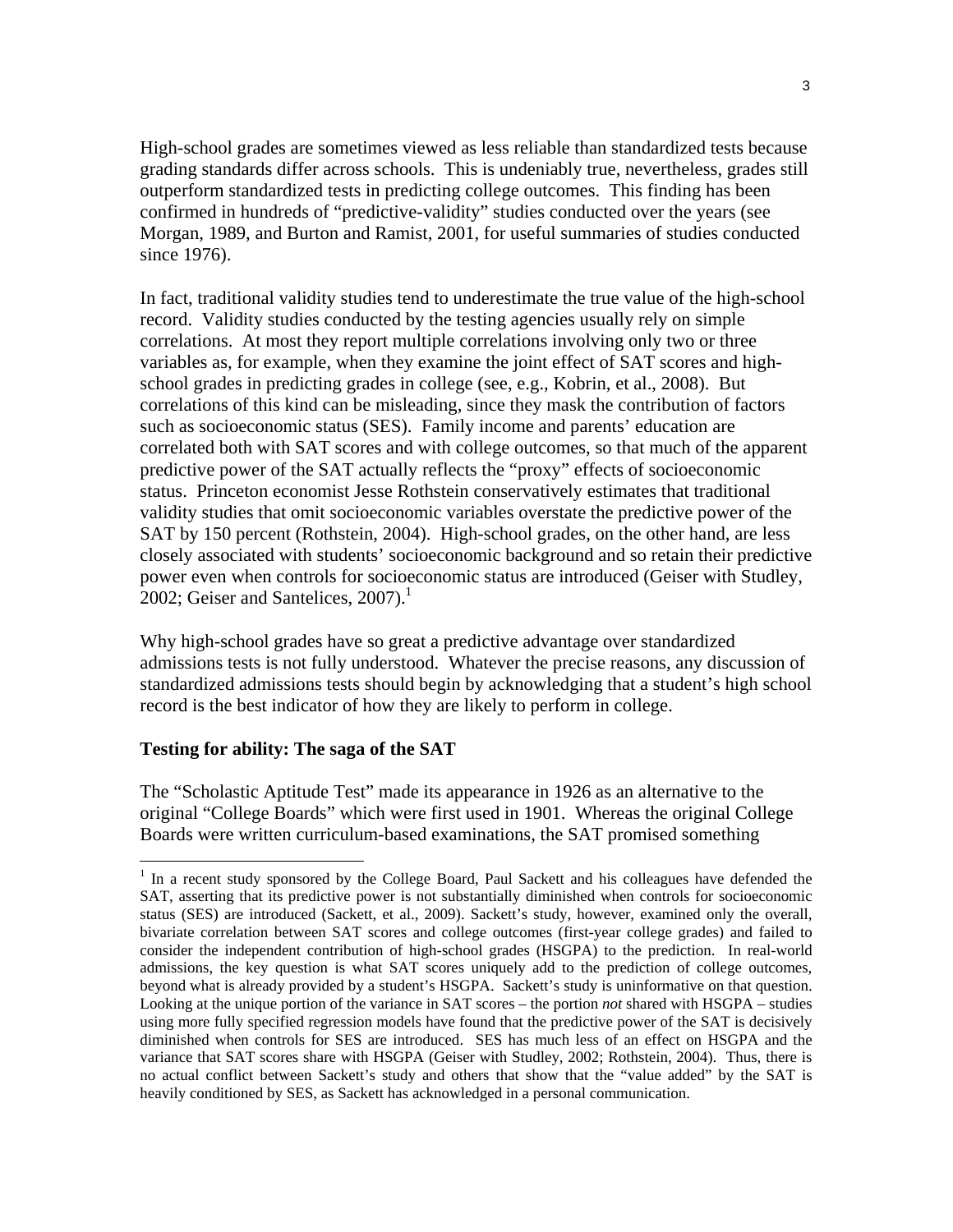entirely new: an easily scored, multiple-choice instrument for measuring students' aptitude for learning, independent of any specific curricular materials (Lemann, 1999).

The similarity between the early SAT and IQ testing was not coincidental. The SAT grew out of the experience with IQ tests during the First World War, when over two million men in the armed forces were given IQ tests. The framers of those tests assumed that intelligence was a unitary, inherited attribute, and not subject to change over a lifetime. Although the SAT was more sophisticated from a psychometric standpoint, it was based on the same questionable assumptions about human talent and potential.

The SAT has evolved considerably since that time. In an effort to alter the perception of the test and its link to the older IQ tradition, in 1990 the College Board changed the name from the "Scholastic Aptitude Test" to the "Scholastic Assessment Test" and then in 1996 dropped the name altogether, so that the initials "SAT" no longer stand for anything. Official descriptions of what the test is supposed to measure have also evolved over the years from "aptitude" to "generalized reasoning ability" and now "critical thinking," (Lawrence et al., 2003). Throughout these changes, the one constant has been the SAT's claim to gauge students' general analytic ability, as distinct from their mastery of specific subject matter.

The "New SAT" introduced in 2005 (now also known as the "SAT-R," for "reasoning") is clearly an improvement over the previous version of the test. The writing subject test has been incorporated into the test, and verbal analogies have been dropped. Instead of deconstructing esoteric analogies, students must now perform a task they will actually face in college—writing an essay. The new mathematics section is more demanding, but fairer—the old SAT featured item-types that were known for their trickery but required a minimal knowledge of algebra whereas the new math section is more straightforward and covers some higher-level math. Reports from a variety of sources indicate that the changes have galvanized a renewed focus on writing and math in the nation's schools.

The New SAT has three sections: writing, mathematics and a third called critical reading. It is no surprise, given the University of California data, that recent research by the College Board shows that writing is the most predictive of the three sections. However, the College Board reports that overall the New SAT is not statistically superior to the old test in predicting success in college (Kobrin, et al., 2008). This is a remarkable result given the strong contribution of the writing test, and the fact that the New SAT is an hour longer than the old test. Increasing testing time by an hour surely should have improved the test's predictive validity.

A possible explanation is provided by another study by three economists at the University of Georgia (Cornwell, Mustard and Van Parys, 2008). This study found that the writing section of the New SAT made the critical reading section almost entirely redundant.<sup>2</sup> That is, when you knew the writing and math scores, adding the critical reading score did

 $\overline{a}$ 

 $2\;\;$  In a recent article reviewing the New SAT, the authors have suggested significantly reducing or even eliminating the critical reading section, which would not only shorten the test but possibly improve its predictive validity (Atkinson and Geiser, 2008).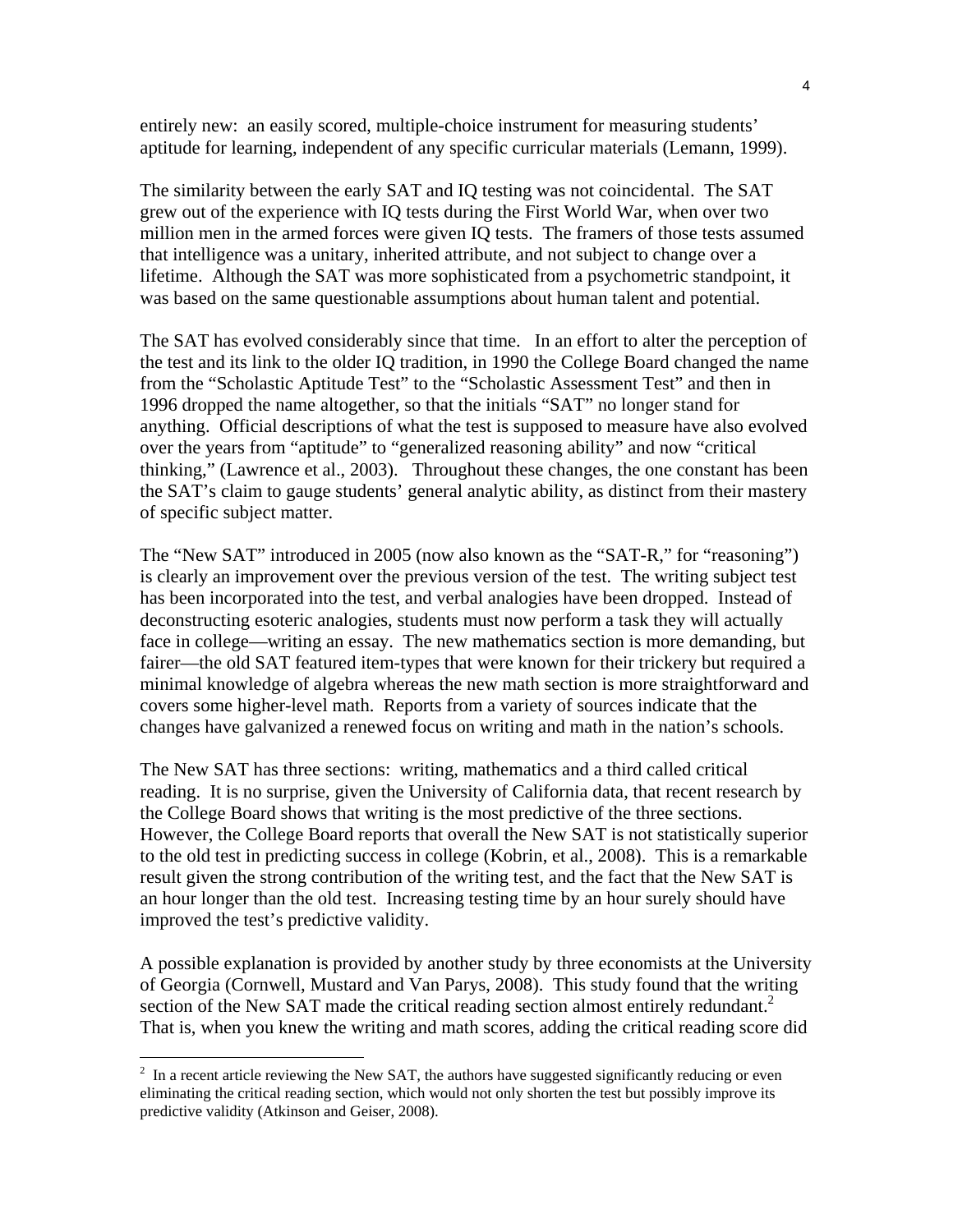not improve predictive validity. The critical reading section in the New SAT is basically the verbal-reasoning section of the old SAT. In a sense, the College Board was trying to have the best of both worlds. They could and did tell admissions officers that the critical reading and math sections of the New SAT matched the verbal-reasoning and mathematical-reasoning sections of the old SAT. If admissions officers didn't like the New SAT, they could ignore the writing test and then the old and new SAT tests would be equivalent for all practical purposes. One could say that the College Board wanted to have its cake and eat it too.

A fundamental question is what, exactly, the new test is designed to measure. Although the inclusion of the writing test and some higher-level math items are intended to position the New SAT as more of an achievement test, its provenance as a test of general analytic ability remains evident as well. The critical reading and math sections continue to include items that are remote from what students encounter in the classroom, and the College Board has been at pains to demonstrate psychometric continuity between the old and new versions of the test (Camara and Schmidt, 2006). In a phrase, the New SAT appears to be "a test at war with itself" (Geiser, 2009).

Though a significant improvement over the old test, the New SAT remains fundamentally at odds with educational priorities along the pathway from high school to college. Aligning admissions tests with the needs of our schools—especially schools serving populations that have been traditionally underserved by higher education—must be a priority as we look to the next generation of standardized admissions tests.

In our paper, there is a section devoted to the ACT College Admissions Test. The best I can do here is provide a brief summary. The ACT was introduced in 1959 as a competitor to the SAT. Its founder, E.F. Lindquist, made important contributions to the development of test theory; his conception of the ACT is captured in the following quotation:

If the examination is to have the maximum motivating value for the high school student, it must impress upon him the fact that his chances of being admitted to college … depend not only on his "brightness" or "intelligence" or other innate qualities or factors for which he is not personally responsible, but even more upon how hard he has worked at the task of getting ready for college … The examination must make him feel that he has *earned* the right to go to college by his own efforts, not that he is entitled to college because of his innate abilities or aptitudes, regardless of what he has done in high school. In other words, the examination must be regarded by him as an *achievement* test … (Lindquist, 1958; emphasis in original).

From our vantage half a century later, Lindquist's vision seems remarkably fresh and prescient. However, as the ACT evolved into a national test it strayed from its founder's vision and in its current form falls short in several ways. It lacks the depth of subjectmatter coverage that one finds in other achievement tests such as the SAT Subject Tests or AP exams. The ACT science section, for example, is intended to cover high-school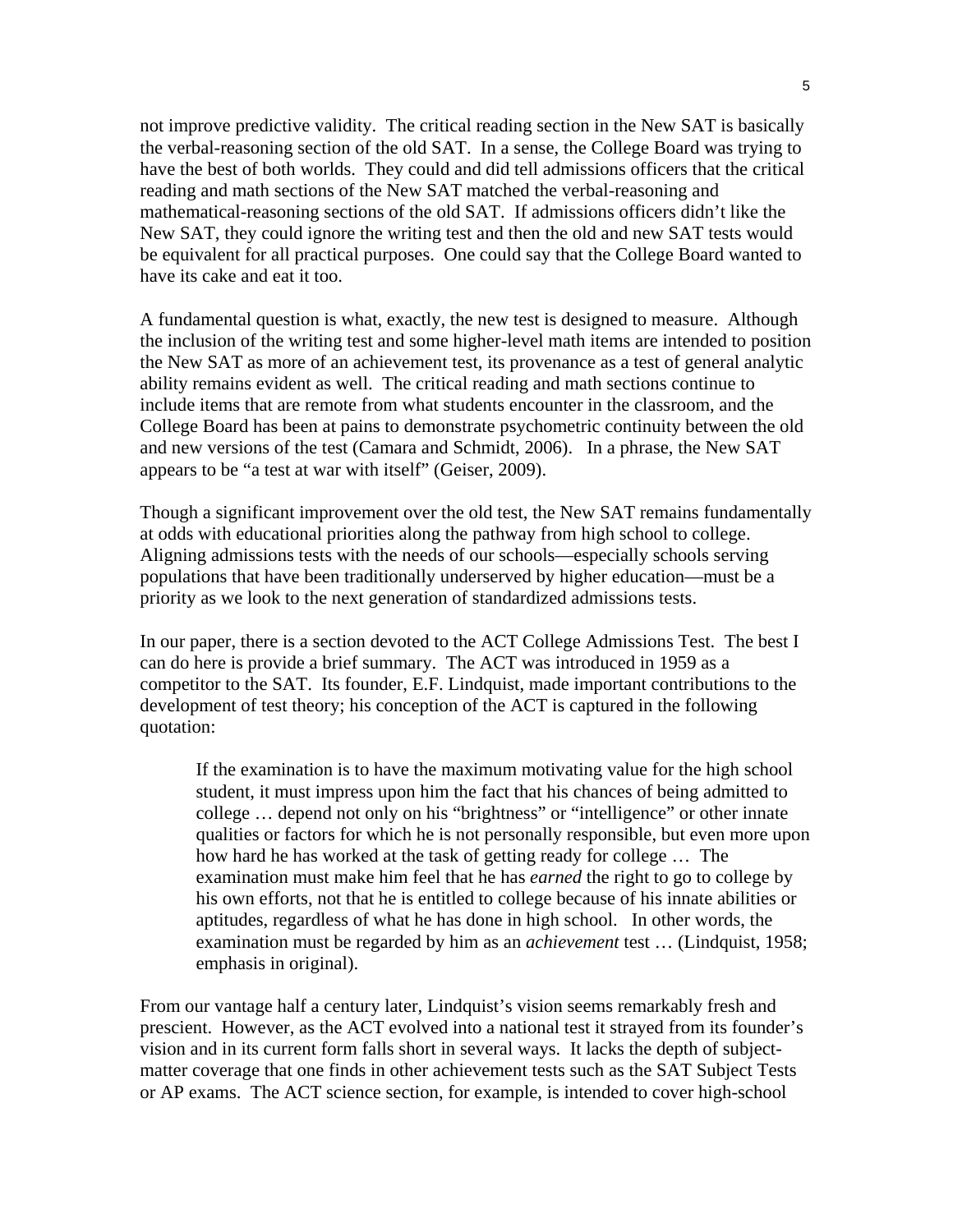biology, chemistry, physics, and earth/space science. But the actual test requires little knowledge in any of these disciplines, and a student who is adept at quickly reading charts and tables can do well on this section—unlike the SAT Subject Tests or AP exams, which do require intensive subject-matter knowledge.

In a curious twist, the ACT and SAT appear to have converged over time. While the SAT has shed many of its trickier and more esoteric item-types, the ACT has become more "SAT-like" in other ways, such as the premium it places on the students' timemanagement skills. It is not surprising that almost all colleges and universities now accept either test and treat ACT and SAT scores as interchangeable.

#### **Assessing achievement in specific subjects: SAT Subject Tests and AP exams**

In place of a single test, another approach that has been taken at some colleges is to require several achievement tests in different subjects. The assessments most often used are the SAT Subject Tests and Advanced Placement exams.

As noted earlier, during the 1930s, the College Board developed achievement tests in various subject areas in addition to the SAT. These tests became known as the "SAT IIs" and are now officially called the SAT Subject Tests. In 1955 the College Board introduced the Advanced Placement program and with it, the AP exams. As their name indicates, the AP exams were originally intended for use in college placement: Colleges and universities used AP exam scores mainly to award course credits, allowing highachieving students to place out of introductory courses and move directly into more advanced work. Over time, however, AP has come to play an increasingly important role in admissions at selective institutions, and its role in admissions is now arguably more important than its placement function.

Of all nationally administered tests used in college admissions, the SAT Subject Tests and AP exams are the best examples of achievement tests currently available. The SAT Subject Tests are offered in about 20 subject areas and the AP exams in over 30. Testprep services such as the Princeton Review advise students that the most effective way to prepare for subject exams is through coursework. In a telling departure from its usual services, the Princeton Review offers content-intensive coursework in mathematics, biology, chemistry, physics, and U.S. history to help students prepare for these tests.

There is growing awareness of the value of subject tests within the national admissions community. The National Association for College Admissions Counseling (NACAC) has recently called on American colleges and universities to re-examine their emphasis on the SAT and ACT and to expand use of subject tests in admissions. NACAC's commission on testing was chaired by William Fitzsimmons, dean of admissions at Harvard. The report is unusually thoughtful and worth quoting:

There are tests that, at many institutions, are both predictive of first-year and overall grades in college and more closely linked to the high school curriculum, including the College Board's AP exams and Subject Tests as well as the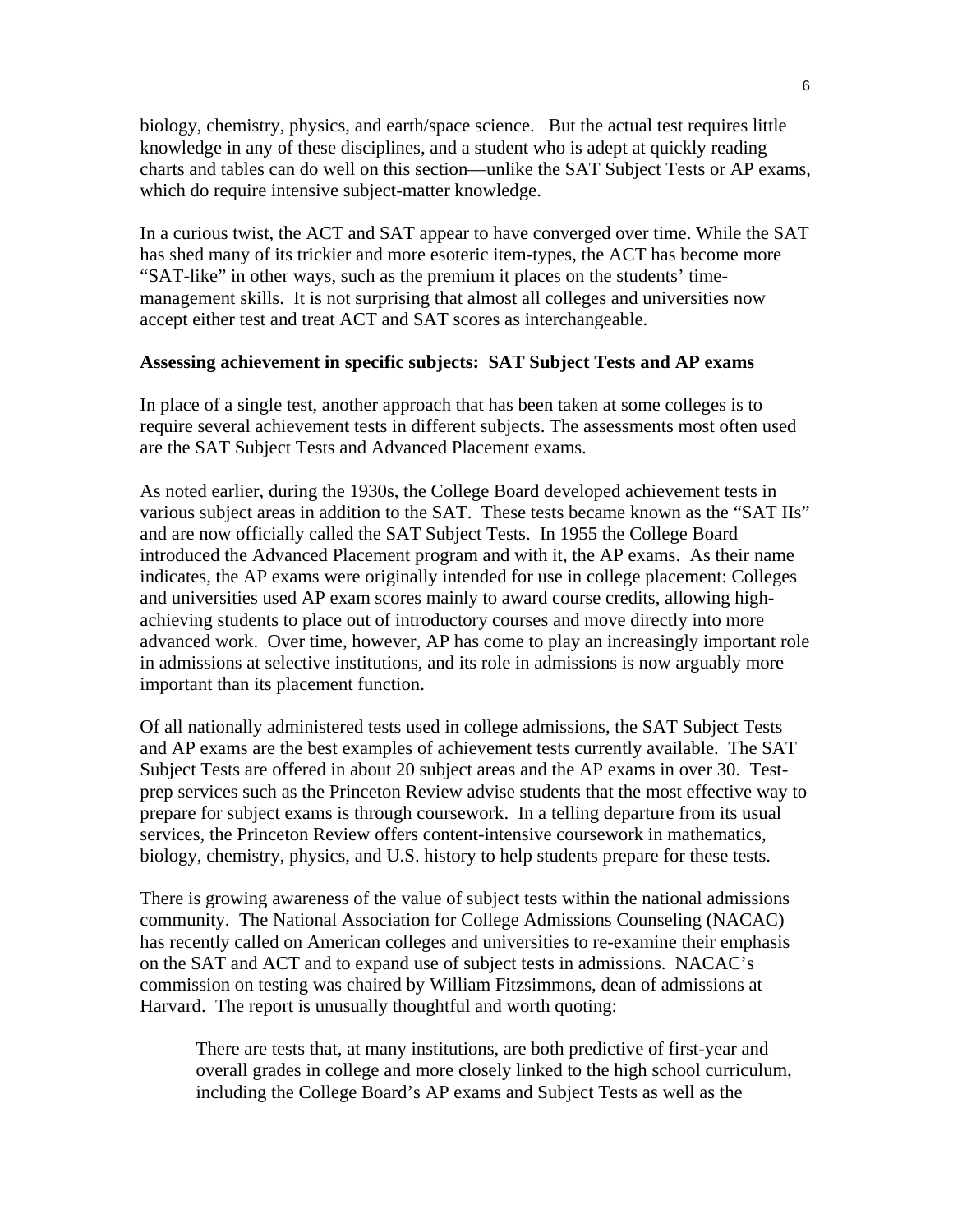International Baccalaureate examinations. What these tests have in common is that they are—to a much greater extent than the SAT and ACT—achievement tests, which measure content covered in high school courses; that there is currently very little expensive private test preparation associated with them, partly because high school class curricula are meant to prepare students for them; and that they are much less widely required by colleges than are the SAT and ACT. …

By using the SAT and ACT as one of the most important admission tools, many institutions are gaining what may be a marginal ability to identify academic talent beyond that indicated by transcripts and achievement test scores. In contrast, the use of … the College Board Subject Tests and AP tests, or International Baccalaureate exams, would create a powerful incentive for American high schools to improve their curricula and their teaching. Colleges would lose little or none of the information they need to make good choices about entering classes, while benefiting millions of American high school students (NACAC, 2008).

The main counter-argument to expanding use of such tests in college admissions is the fear that they might harm minority and/or low-income students from schools with less rigorous curricula. Our experience at the University of California, however, suggests that this fear is unfounded. After UC introduced its Top 4 Percent Plan in 2001 (extending eligibility for admission to top students in low-performing high schools) we saw a significant jump in the number of students in these schools who took the three SAT Subject Tests that UC required. Low-income and minority students performed at least as well or better on the three SAT Subject Tests, than they did on the SAT or ACT. Further, scores on the SAT Subject Tests were *less* closely correlated with students' socioeconomic status than SAT or ACT scores (Geiser with Studley 2002).

Without question, the SAT subject tests and AP exams have the strongest curricular foundations of any college-entrance tests now available, and more colleges and universities should find them attractive for that reason.

#### **Shifting the paradigm: From prediction to achievement**

Looking back at the arc of admissions testing over the 20th century, the signs of a paradigm shift are increasingly apparent. The preoccupation with prediction is gradually given way to another idea. Namely, the assessment of achievement as an alternative paradigm for admissions testing.

In fact, our ability to predict a student's college performance based on factors known at point of admission remains surprisingly limited. After decades of predictive-validity studies, our best prediction models (using not only admissions test scores but high-school grades and other academic and socioeconomic factors) still account for only about 25 percent of the variance in outcome measures such as college GPA. This means that some 75 percent of the variance is unaccounted for and unexplained. That should not be surprising in view of the many other factors that affect student performance after admission, such as social support, financial aid, and academic engagement in college.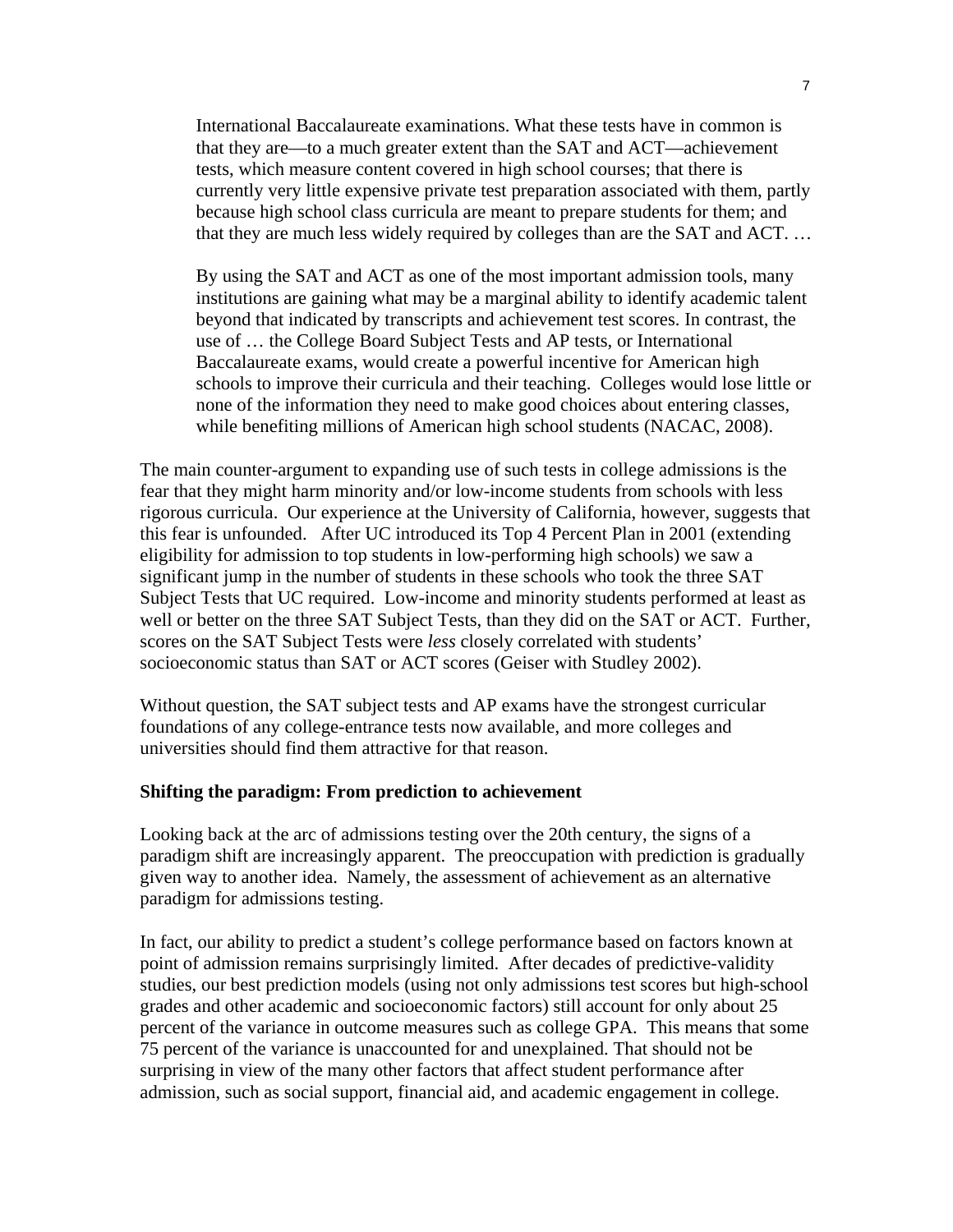But it also means that the error bands around our predictions are quite broad. Using test scores as a "tiebreaker" to choose between applicants who are otherwise equally qualified, as is sometimes done, is not a reliable guide, especially where score differences are small.

For the many reasons already mentioned, I believe that prediction will recede in importance, and other test characteristics will become more critical in designing standardized admissions tests. We will still need to "validate" our tests by demonstrating that they are reasonably correlated with student performance in college; validation remains especially important where tests have adverse impacts on low-income and minority applicants. But beyond some minimum threshold of predictive validity, decisions about what kinds of assessments to use in college admissions will be driven less by small statistical differences and more by educational policy considerations.

In contrast to prediction, the idea of achievement offers a richer paradigm for admissions testing and calls attention to six characteristics that should be kept in mind as new admissions tests are developed:

- 1) To the extent possible, admissions tests should be *criterion-referenced* rather than norm-referenced: principal consideration should be whether an applicant demonstrates sufficient mastery of college-preparatory subjects to succeed in college.
- 2) Admissions tests should have *diagnostic utility*: Rather than a number or a percentile rank, tests should provide students with information about areas of strength as well as areas where they need to devote more study.
- 3) Admissions tests should exhibit not only predictive validity but *face validity*: The relationship between the knowledge and skills being tested and those needed for college should be transparent.
- 4) Admissions tests should be *aligned with high-school curricula*: Assessments should be linked as closely as possible to materials that students encounter in the classroom and should reinforce teaching and learning of college-preparatory courses in our high schools.
- 5) Admissions tests should *minimize the need for test preparation*: Though test-prep services will probably never disappear entirely, admissions tests should be designed to reward mastery of curriculum content and not test-taking skills, so that the best test-prep is regular classroom instruction.
- 6) Admissions tests should send a *signal to students*: Our tests should send the message that working hard and mastering academic subjects in high school is the most direct path to college.

I believe these six principles—and the idea of achievement testing that unites them—will be useful and relevant as a guide for evaluating new kinds of assessments that will emerge in the future. No existing admissions tests satisfy all of these principles. My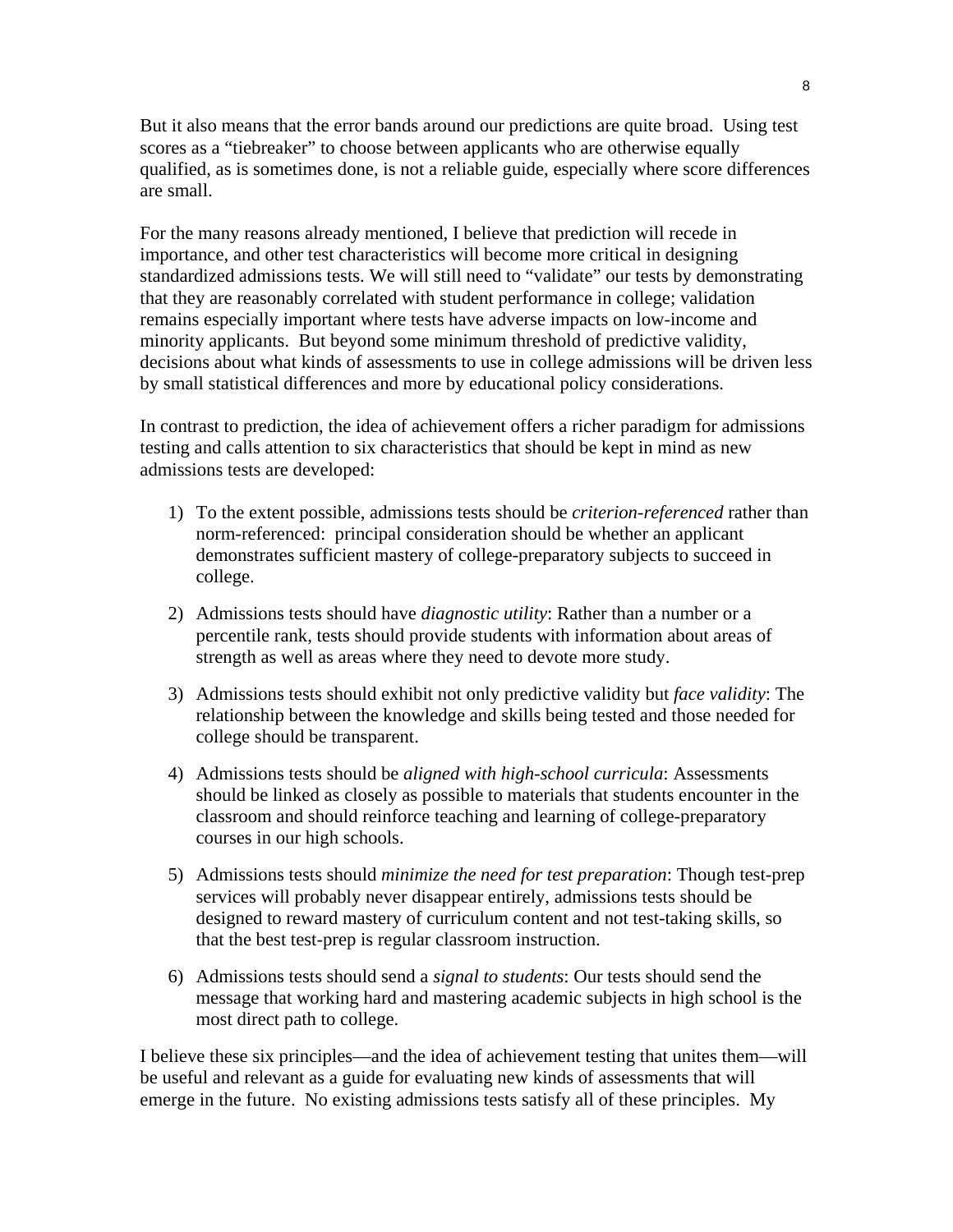purpose is not to endorse any particular test or set of tests, but to contribute to the national dialogue about admissions testing and what we expect it to accomplish. Today, more than at any time in recent history, American colleges and universities seem open to the possibility of a fresh start in college admissions testing.

I began this talk with a reference to my granddaughter. She was in the first group of high school students to take the New SAT. As a high school sophomore she took the PSAT a test preparatory to taking the SAT—and did very well. She was worried that I had complicated her future by advocating for a change in the SAT. But, she did equally well on the New SAT and is now a junior in college. Her high school quickly adjusted to the proposed changes, and had students writing an essay once a week in preparation for the new test.

One of the clear lessons of history is that colleges and universities, through their admissions requirements, strongly influence what is taught in the schools. From my viewpoint, the most important reason for changing the SAT is to send a clear message to K-12 students, their teachers and parents that learning to write and mastering a solid background in mathematics is of critical importance.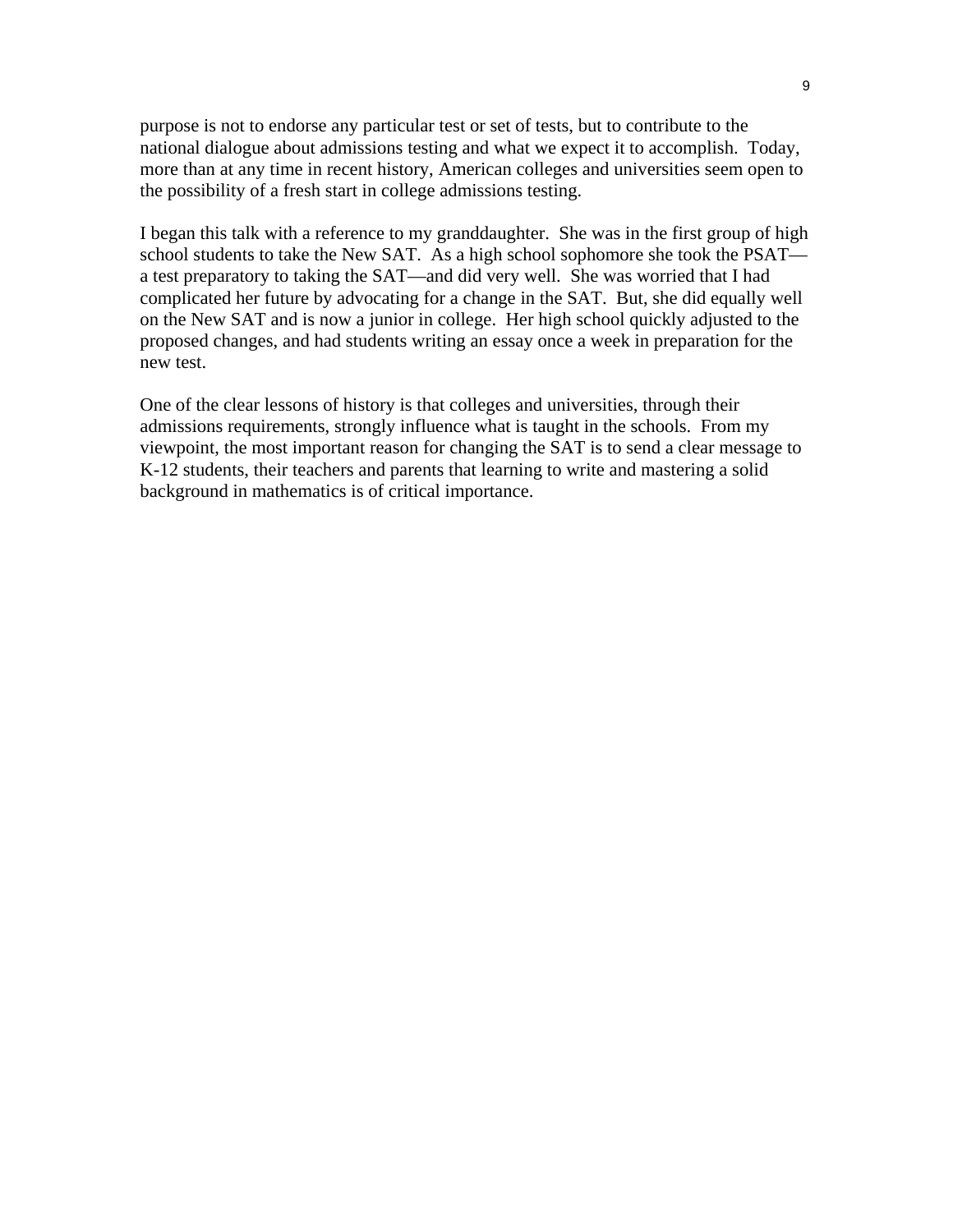#### **REFERENCES**

- American Educational Research Association, American Psychological Association, and National Council on Measurement in Education. Standards for educational and psychological testing. Washington, D.C.: American Educational Research Association, 1999.
- Atkinson, R. (2001). Standardized tests and access to American universities. The 2001 Robert H. Atwell Distinguished Lecture. American Council on Education, Washington, D.C.
- Atkinson, R. (2004). College admissions and the SAT: A personal perspective. Invited address at the American Educational Research Association annual meeting, San Diego, CA, April 14, 2004. Subsequently published in *Journal of the Association for Psychological Science, Observer*, Vol. 18, pp.15-22 (2005).
- Atkinson, R. and S. Geiser. (2008). Beyond the SAT. *Forbes.com*, August 13, 2008. http://www.forbes.com/2008/08/13/college-admissions-sat-oped-college08 cx\_ra\_sg\_0813atkinson.html.
- Brown, R. and D. Conley. (in press). Comparing state high school assessments and standards for success in entry-level university courses. *Educational Assessment*. Pre-publication version available at http://cepr.uoregon.edu/Brown-Conley%20MS05-027.pdf.
- Burton, N. and L. Ramist. (2001). Predicting success in college: SAT studies of classes graduating since 1980. College Board Research Report No. 2001-2. New York: College Board.
- Camara, W. and A. Schmidt. (2006). The New SAT facts. Powerpoint presentation. New York: College Board. Downloaded on March 7, 2009 from College Board website: http://www.collegeboard.com/prod\_downloads/forum/forum06/the-newsat a-comprehensive-report-on-the-first-scores.PPT.
- College Board. (2009a). College Board standards for college success. Downloaded March 10, 2009 from College Board website: http://professionals.collegeboard.com/k-12/standards. New York: College Board.
- College Board. (2009b). Frequently asked questions about SAT Subject Tests. Downloaded on March 6, 2009 from College Board website: http://www.compassprep.com/subject\_faq.shtml#faq2.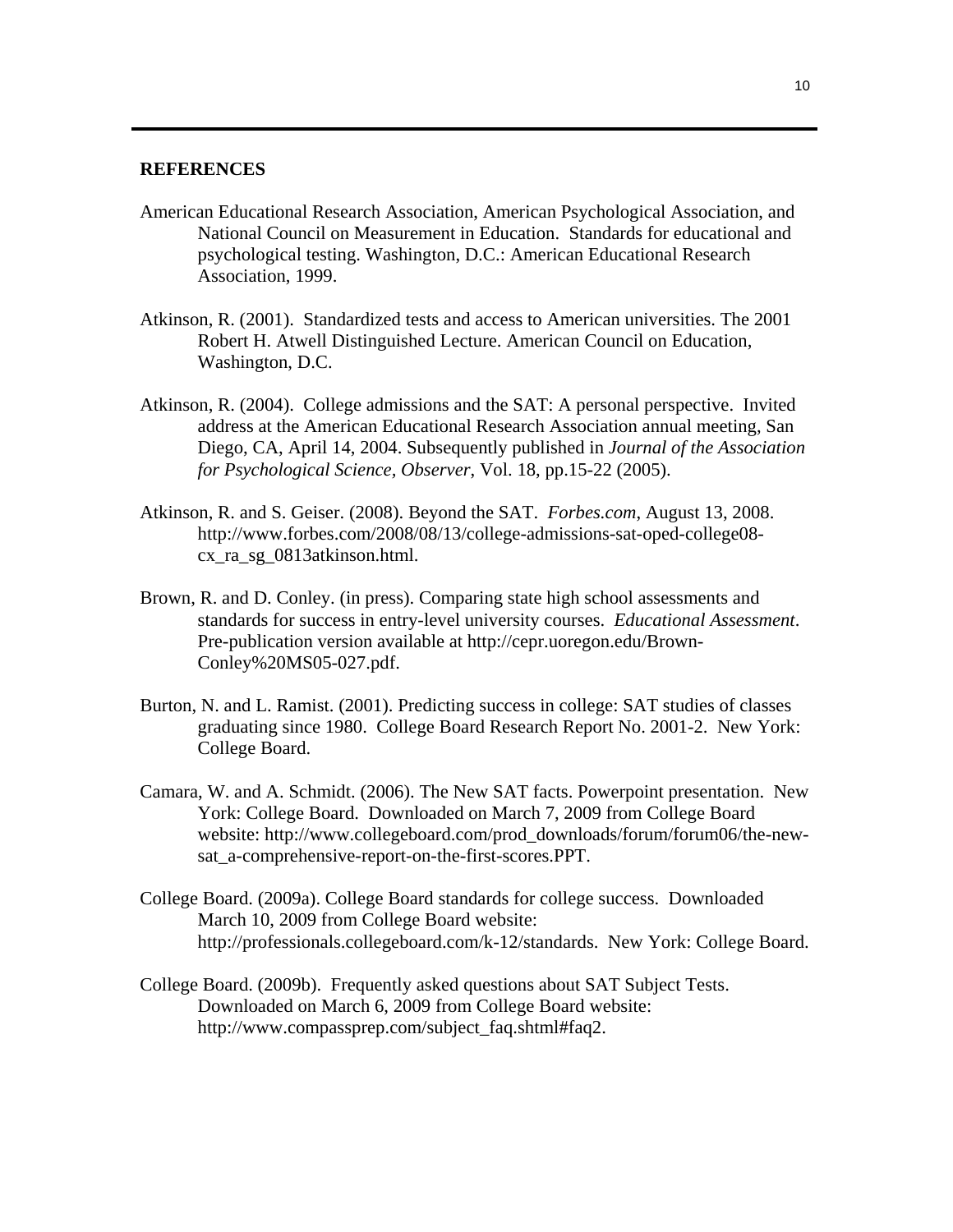- Cornwell, C., Mustard, D. and J. Van Parys. (2008). How does the New SAT predict academic performance in college? Working paper. Athens, Georgia: University of Georgia. http://www.terry.uga.edu/~mustard/New%20SAT.pdf.
- Crouse, J. and D. Trusheim. (1988). *The Case Against the SAT*. Chicago, IL: University of Chicago Press.
- Geiser, S. (2009). Back to the basics: In defense of achievement (and achievement tests) in college admissions. *Change*, vol. 41, no 1, pp.16-23.
- Geiser, S. and M. Santelices. (2006). The role of advanced placement and honors courses in college admissions. Pp. 75 -114 in P. Gandara, G. Orfield and C. Horn, (eds.), *Expanding Opportunity in Higher Education: Leveraging Promise*. Albany, NY: SUNY Press.
- Geiser, S. and M. Santelices. (2007). Validity of high-school grades in predicting student success beyond the freshman year: High-school record vs. standardized tests as indicators of four-year college outcomes. Center for Studies in Higher Education, UC Berkeley: http://cshe.berkeley.edu/publications/publications.php?id=265.
- Geiser, S. with R. Studley. (2002). UC and the SAT: Predictive validity and differential impact of the SAT I and SAT II at the University of California. *Educational Assessment*, vol. 8, no. 1, pp. 1-26.
- Intersegmental Committee of the Academic Senates. (1997). Statement of competencies in mathematics expected of entering college students. Sacramento, California: California Education Round Table. http://www.certicc.org.
- Intersegmental Committee of the Academic Senates. (1998). Statement of competencies in English expected of entering college students. Sacramento, California: California Education Round Table. http://www.certicc.org.
- Kirst, M. and A. Venezia, (eds.). (2004). *From High School to College: Improving Opportunities for Success in Postsecondary Education*. San Francisco: Jossey-Bass.
- Kobrin, J., Patterson, B., Shaw, E., Mattern, K., and S. Barbuti. (2008). Validity of the SAT for predicting first-year college gradepoint average. College Board Research Report No. 2008-5. New York: College Board.
- Lemann, N. (1999). *The Big Test: The Secret History of the American Meritocracy*. New York: Farrar, Straus and Giroux.
- Lindquist, E. F. (1958). The nature of the problem of improving scholarship and college entrance examinations. Paper presented at Educational Testing Service